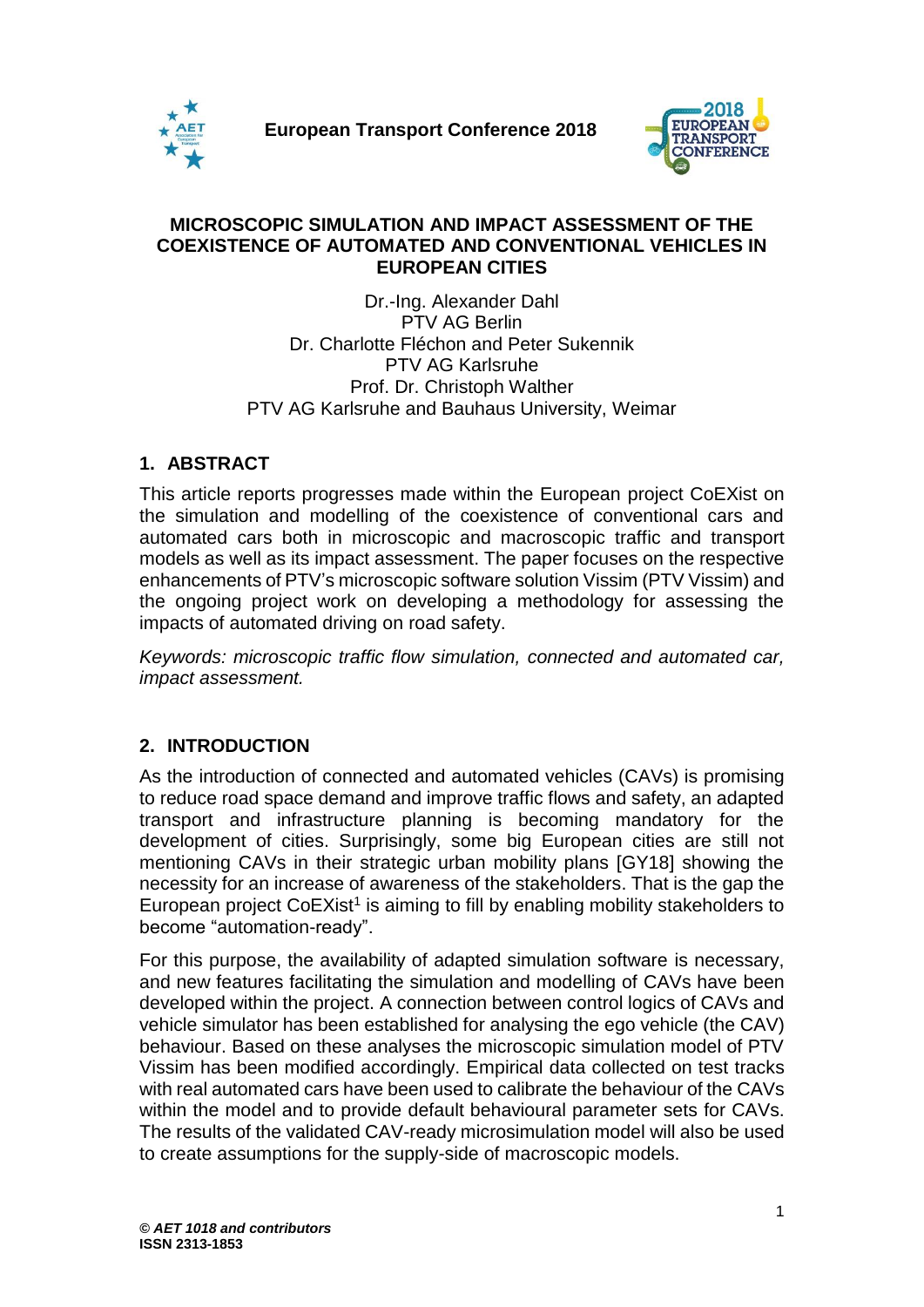



So far socio-economic impacts of automated driving are still discussed by experts of the international community [SH12]. For example, in terms of road safety, the predicted impacts range from 90 % reduction of road accidents due to human errors avoided [KA17] to an increasing number of accidents during the transition period when conventional vehicles and CAVs would share the road [SI15]. The examples mentioned show that the boundary conditions anticipated when predicting impacts of autonomous driving are of greatest importance. Therefore, within CoEXist assessment tools are to be developed which allow assessing the impacts of automated driving for a specific road site under consideration of the local conditions.

Besides the enhancement on simulation and modelling software as well as the development of assessment tools CoEXist includes a proof of concept. To that end, eight use cases have been identified all around Europe. The enhanced software and developed tools will be applied on these use cases which try to cover the whole variety of influencing conditions like road type, traffic load, penetration rates of CAVs, etc. The paper gives an overview about the use cases and their main characteristics.

# **3. SIMULATION AND MODELLING SOFTWARE**

## *3.1.Driving logics*

<span id="page-1-0"></span>There are different ways of classifying automated cars. Probably the most wellknown, is the one published in 2014 by SAE international [SA14] which defines six levels of automation. This classification relies on driver intervention and attentiveness required rather than vehicle capabilities. However, in the case of CoEXist and microscopic traffic flow models, the definition of driving behaviours seems more adapted, and even though not all of them are necessarily "realistic" they are needed for comparison and research purposes. A new classification has therefore been elaborated which aims at representing the whole span of possible behaviours<sup>2</sup>: This classification should be seen as independent from the SAE classification, without any correspondence between the SAE levels and the driving logics described below.

The *rail safe* driving logic is mimicking the behaviour of a train on tracks, which means the vehicle is following a predefined path. The vehicle is keeping enough safety distance to be able to brake without causing accidents at any time, it is called the brick wall stop distance. Furthermore, the vehicle radars its back and sides too and adjusts its velocity in case objects on the potential collision course are detected. Such driving behaviour is more adapted to closed or low speed environments (such as harbours, factories and urban areas).

The *cautious* driving logic describes a logic in which the vehicle operates safely. In this logic the brick wall distance should also be respected to calculate safety distances, leading to bigger gaps than an average human driver would use. Unlike the rail safe driving logic, the vehicle takes into account only what is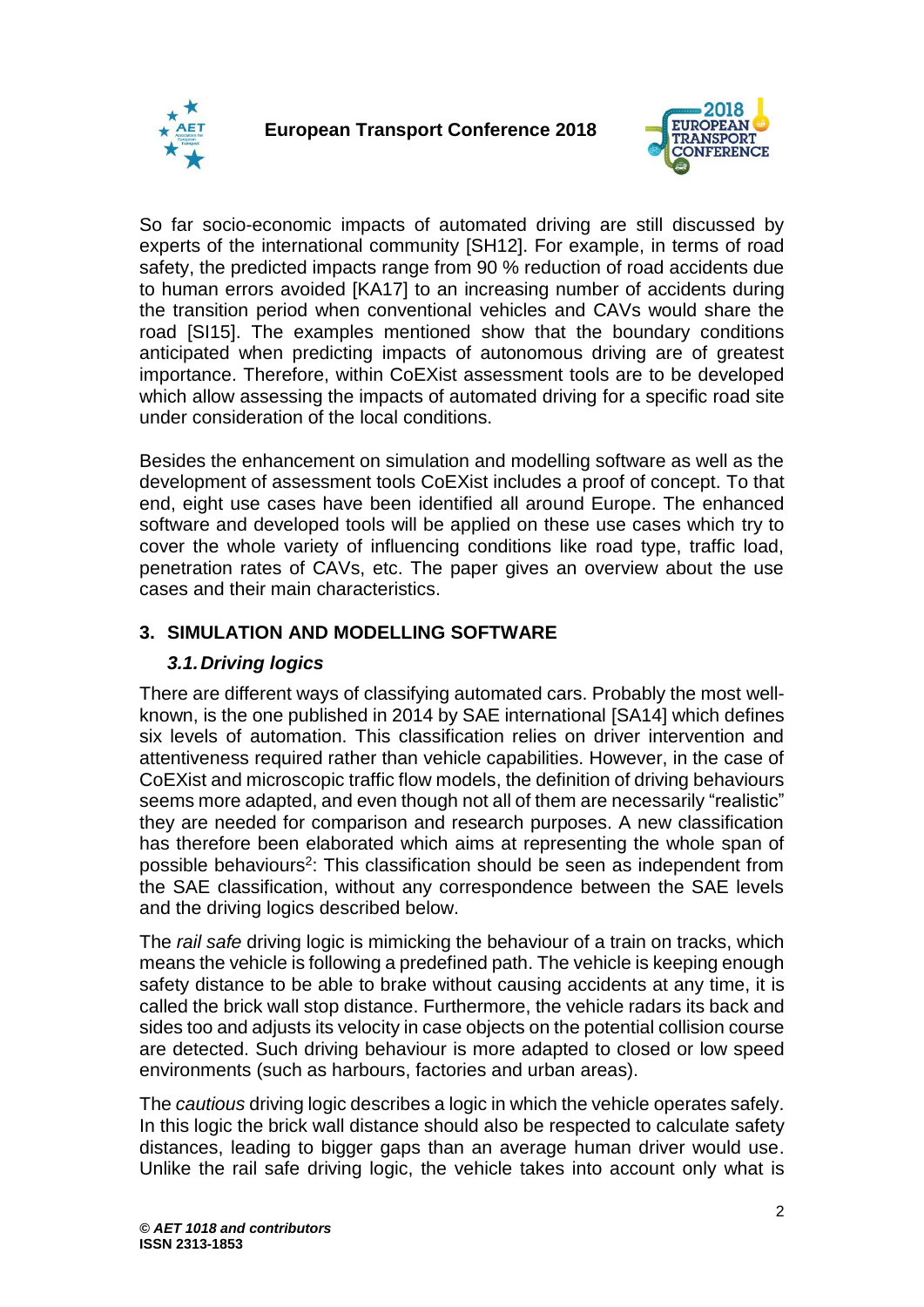



happening on its path and not the whole surrounding environment such as pedestrians walking in longitudinal traffic on the pavement.

The *normal* driving logic replicates the average human driver in addition to the capacity for evaluating distances and velocity accurately. This leads to a higher road safety than with human drivers because lack of attention, tiredness and misestimations are eliminated.

Finally, the *all-knowing* driving logic represents an omniscient driving exploiting its capability to achieve the best possible performances while respecting traffic regulations.

These four driving logics aim at studying the effect CAVs could have on the road, by simulating the extremes of the broad driving behaviour spectrum CAVs can adopt. The development of the microscopic simulation is, among others, allowing the user to implement these four driving logics.

#### *3.2.Further development of the microscopic simulation tool PTV Vissim*

#### *3.2.1. Data sources*

The microscopic simulation tool PTV Vissim relies on several approaches and provides specifically two psycho-physical car following models developed by Wiedemann [WI74]. Psycho-physical models take into account human shortcomings in the perception of speed and distance and in operating the car.

As part of the project, answers to the following questions are investigated: Are there differences between conventional and automated vehicles in driving behaviour? If yes, which ones? And can they be modelled based on PTV Vissim existing approaches? Which modifications of these approaches are necessary? Which parameter(s) would change compared to the human behaviour?

To answer these questions, three sources of information have been used:

An interface between the control logics of automated cars from the project partners Renault, VEDECOM and the CAV simulator PreScan<sup>3</sup> has been established. PreScan and PTV Vissim can also be connected thanks to an already existing interface. Thereby, PreScan provides the vehicle dynamics, Renault and VEDECOM the decision algorithms (driving behaviour) and PTV Vissim the surrounding traffic (vehicles and eventually pedestrians). Based on these interfaces it is possible to run co-simulations and analyse them with PTV Vissim.

Besides applying high level informatic software, information provided by project partners has also turned out to be a useful source for answering the above-mentioned questions. The information consists of data but also of the experience and opinion of developers of control logics on decisive parameters and behaviours.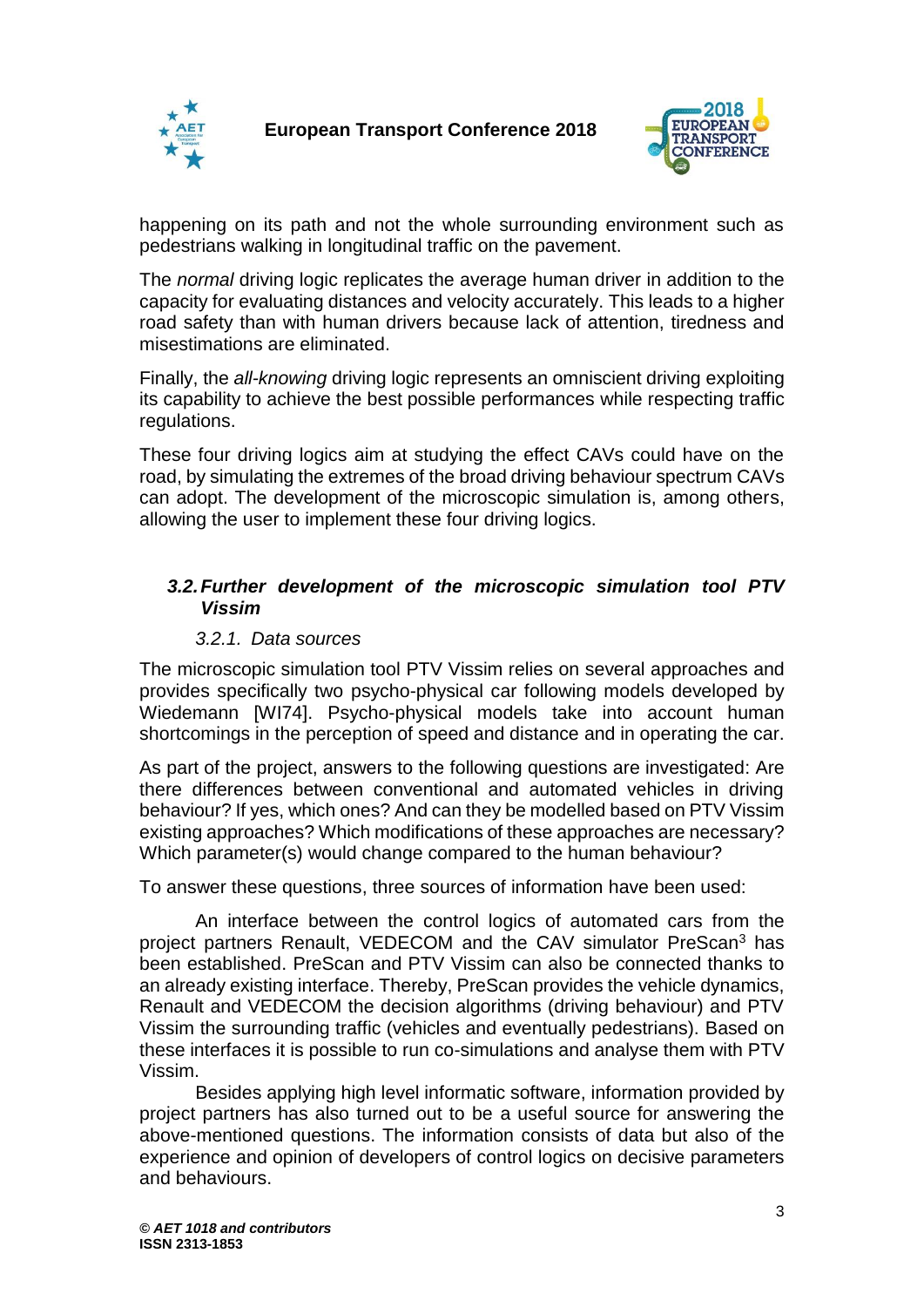



On top of the challenge of adapting the simulation software for CAVs based on the two sources explained above, comes the challenge of getting reliable data to calibrate and validate the developments. Even though connected and automated cars are currently being tested in many cities, very few data are available. For this reason, TASS International organised a data collection in real traffic environment on a test track in Helmond (The Netherlands). Two CAVs following a conventional car were studied for different scenarios, the data have then been analysed and used for the validation of the PTV Vissim development [ZE18] [CO18].

### *3.2.2. Data Evaluation*

Based on the data collected in Helmond, several parameters for the simulation of CAV could be evaluated: the relationship between following distance and velocity, the relationship between following distance and difference in velocity, standstill distance (distance between two successive vehicles stopped) and target headway (distance between two successive vehicles driving). The automated vehicles are equipped with cooperative advanced cruise control (CACC) which can be on, off or in degraded mode (dCACC) which is CACC without vehicle to vehicle (V2V) communication. The difference between ACC and dCACC is that in dCACC the following vehicle is estimating the acceleration of its predecessor instead of communicating with it. Data from sensors such as LiDAR, GPS and MOVE CAN interface have been collected and the results of their analysis for conventional vehicles, automated vehicles with CACC and dCACC have been compared.

As one could expect, automated vehicles with activated V2V communication are able to keep lower standstill distances and headways than without. The same applies to the comparison between CAVs with activated V2V communication and conventional vehicles. The relationship between headway and velocity is in every case (conventional, automated car with CACC and dCACC) linear or almost linear. With V2V communication and in following mode, the automated vehicles could keep 0.3 or 0.6 second headway safely. Furthermore, oscillations in the velocity of the automated car during following process are small in comparison to conventional vehicles. In the same way, stochastic variation in driveway or standstill are almost suppressed.

The co-simulations, run in cooperation with VEDECOM, revealed similar results: the relationship between headway and velocity during following process is deterministic and oscillation during following process is smaller and without much variance in comparison with conventional vehicle<sup>4</sup>.

### *3.2.3. Further development of PTV Vissim*

The test-track and co-simulation results showed fundamental differences between CAVs and conventional vehicles in following behaviour. Modelling the behaviour of automated vehicles in PTV Vissim (directly within the graphic user interface (GUI) without the need for use of interfaces & programming work)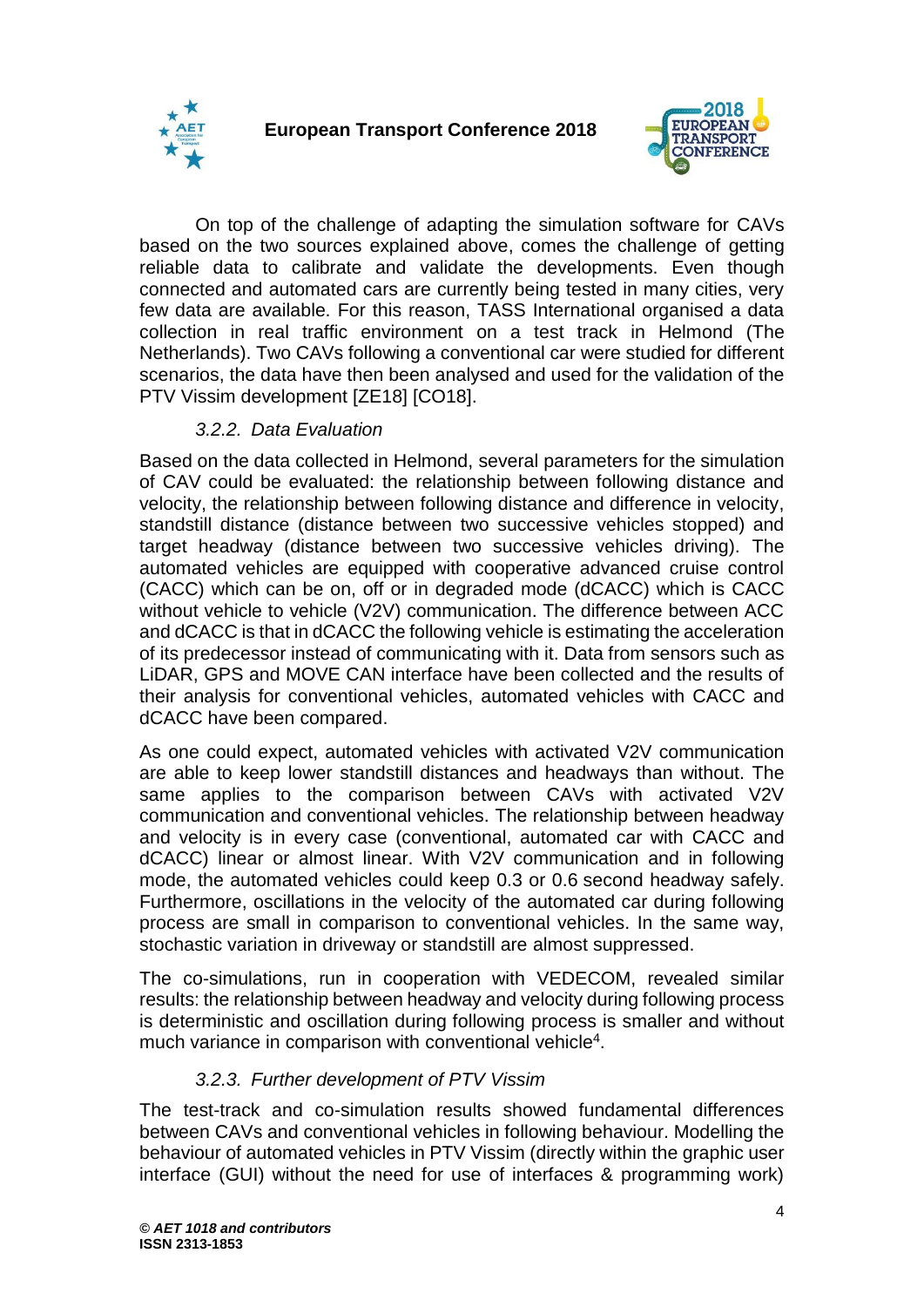



required not only change of existing driving behaviour parameters, but also adding some new features to the software. In addition to the results of the data evaluation, the driving logics described above and numerous discussions between the CoEXist consortium members have been considered for the development of new features for PTV Vissim 11<sup>5</sup> which are shown in [Table 1:](#page-4-0)

<span id="page-4-0"></span>*Table 1 Description<sup>5</sup> of the new PTV Vissim features for the simulation of CAVs (released in Vissim 11)*

| <b>Feature</b>                                                               | <b>Description</b>                                                                                                                                                                                                                                                                                                                                                                                                                                                                          | <b>Relevant</b><br>driving logic<br>(see part 3.1) |
|------------------------------------------------------------------------------|---------------------------------------------------------------------------------------------------------------------------------------------------------------------------------------------------------------------------------------------------------------------------------------------------------------------------------------------------------------------------------------------------------------------------------------------------------------------------------------------|----------------------------------------------------|
| <b>Application</b><br>programming<br>interfaces<br>(API)                     | APIs can be used to simulate vehicles with one's<br>algorithms, to connect and exchange<br>own<br>information with an external simulator but also to<br>simulate<br>communication<br>and<br>cooperation<br>strategies or any other feature that is not directly<br>available in the graphic user interface from Vissim.<br>Dynamic link libraries for the driver model and the<br>driving<br>simulator<br>(drivemodel.dll<br>and<br>drivingsimulator.dll) have been improved <sup>6</sup> . | All                                                |
| <b>Enforce</b><br>absolute                                                   | The vehicle can stop safely anytime (without a                                                                                                                                                                                                                                                                                                                                                                                                                                              | <b>Rail Safe</b>                                   |
| breaking                                                                     | crash), even if the leading vehicle stops instantly<br>("turns into brick wall"). This ensures that the brick                                                                                                                                                                                                                                                                                                                                                                               | Cautious                                           |
| distance                                                                     | wall stop distance is always kept.                                                                                                                                                                                                                                                                                                                                                                                                                                                          |                                                    |
| Zero<br>passenger<br>/Empty trips                                            | For simulating the highest level of automation, it is<br>needed to allow "empty trips" which mean vehicles<br>with no people inside.                                                                                                                                                                                                                                                                                                                                                        | All                                                |
| <b>Use implicit</b><br><b>stochastics</b>                                    | The stochastic imperfection of human driving is<br>by<br>deterministic<br>replaced<br>machines<br>and<br>lf<br>this<br>attribute<br>false,<br>computers.<br>is<br>a<br>deterministically<br>instead<br>of a<br>stochastically<br>distributed value is used. The values which cannot<br>be influenced by the users of PTV Vissim e.g. via<br>an adjustable distribution and which are expected<br>to be unaffected by human perception in CAVs.<br>are affected                              | All                                                |
| <b>Class</b><br>dependent<br>safety<br>distance in<br>following<br>behaviour | The headway to the followed vehicle depends on<br>the followed vehicle class. This feature allows to<br>set different following distances to conventional<br>vehicles, automated vehicles, connected and<br>automated vehicles, cyclists etc.                                                                                                                                                                                                                                               | All                                                |
| Number of<br>interaction<br>objects &<br>vehicles                            | The attribute "observed vehicles" from Vissim 10<br>has been split into two attributes: "Number of<br>interaction objects" refers to vehicles and internal<br>objects (reduced speed areas, stop signs, priority<br>rules, red signal heads), and "Number of<br>interaction vehicles" refers only to real vehicles.<br>The number of interaction vehicles defines an                                                                                                                        | All                                                |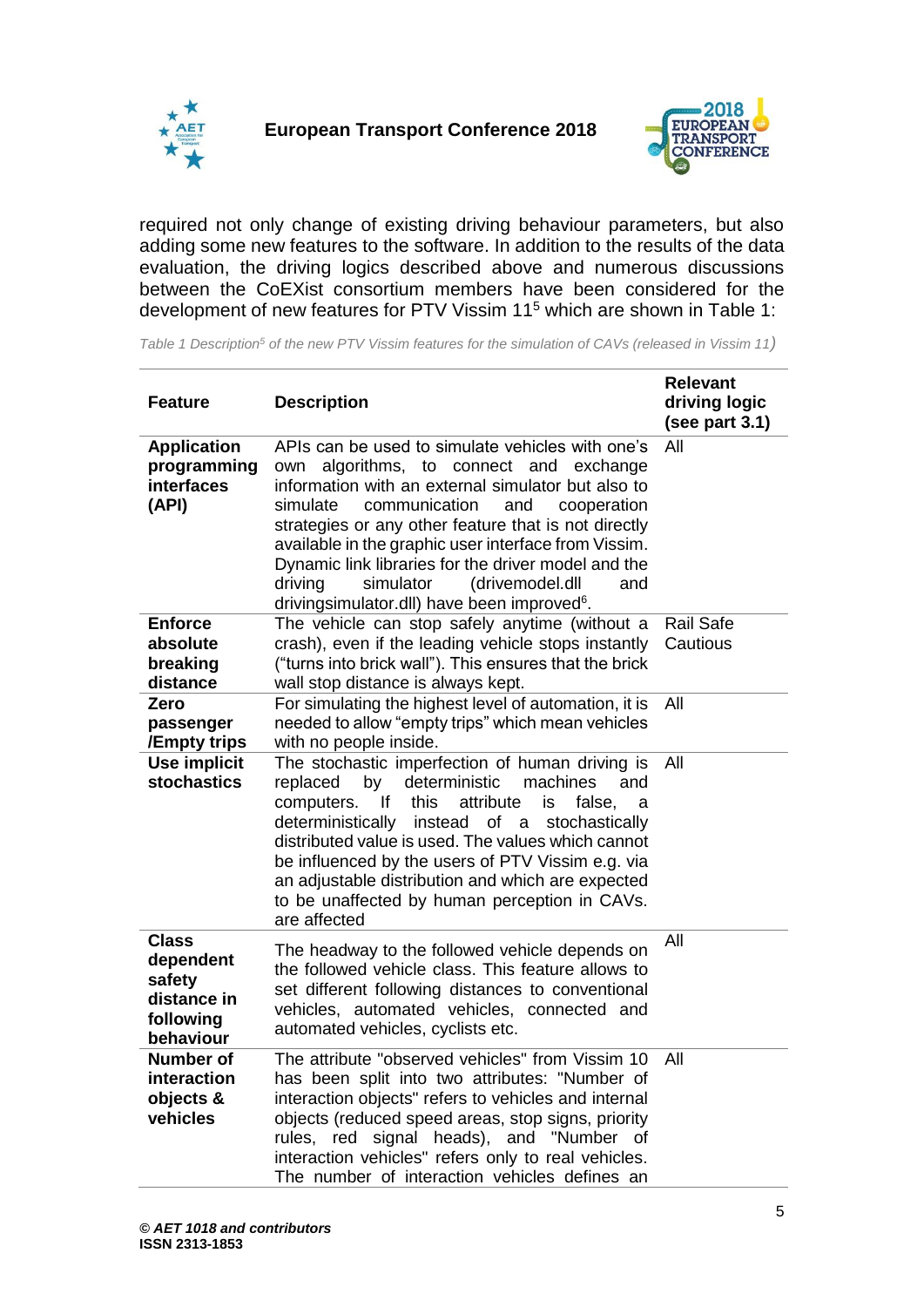



|                                                        | upper limit for the observed leading vehicles,<br>therefore, for example, this could be set to 1 for<br>autonomous vehicles with a sensor equipment<br>that cannot see through the leading vehicle. A red<br>signal downstream of the leading vehicle would<br>still be observed, but not the second real vehicle<br>downstream.                               |                       |
|--------------------------------------------------------|----------------------------------------------------------------------------------------------------------------------------------------------------------------------------------------------------------------------------------------------------------------------------------------------------------------------------------------------------------------|-----------------------|
| <b>Consider</b><br>vehicles in<br>dynamic<br>potential | The interaction between vehicles and pedestrians<br>in crossing conflict (e.g. on shared space areas)<br>has been improved by considering vehicles in<br>dynamic potential. The pedestrians are able to<br>find and use gaps between standing or slow-<br>moving vehicles dynamically, so their behaviour is<br>more intelligent and closer to real behaviour. | All                   |
| <b>Increased</b><br>acceleration<br>in following       | This new parameter allows to set higher<br>acceleration in following process in order to "stay<br>in touch" when the speed of the leading vehicle<br>increases significantly. To mimic such behaviour,<br>this parameter can be set a value above 100% for<br>a specific vehicle class and in dependence of the<br>leading vehicle class as well.              | Normal<br>All-knowing |
| Labels for<br>vehicles                                 | This feature allows to show any vehicle attribute<br>in a label. The label is moving with the vehicle<br>during 2D visualisation. This is useful for<br>debugging or analysing the model, showing<br>results, etc.                                                                                                                                             | All                   |

### *3.2.4. Validation*

One of the psycho-physical car following models included in PTV Vissim (Wiedemann 99) turned out to be well suited to model CAVs because of its high flexibility. One can vary parameters easily, and it assumes a linear relationship between velocity and following distance (i.e., a constant time headway plus standstill distance) as it has been observed for CAVs in the data evaluation. Furthermore, the vehicles keep their exact desired speed when no vehicle in front influences their comportment.

To validate the improvement and give guidelines to the users, simulation with PTV Vissim have been carried out and compared to the data from the test track and the co-simulation. By adjusting the different parameters of the car following model, satisfactory fits could be achieved.

From the validation results, recommendations on the values the user might use for each driving logics have been evaluated. Qualitative and quantitative indications for different traffic situations have been gathered and made available to the partners of the project<sup>7</sup>.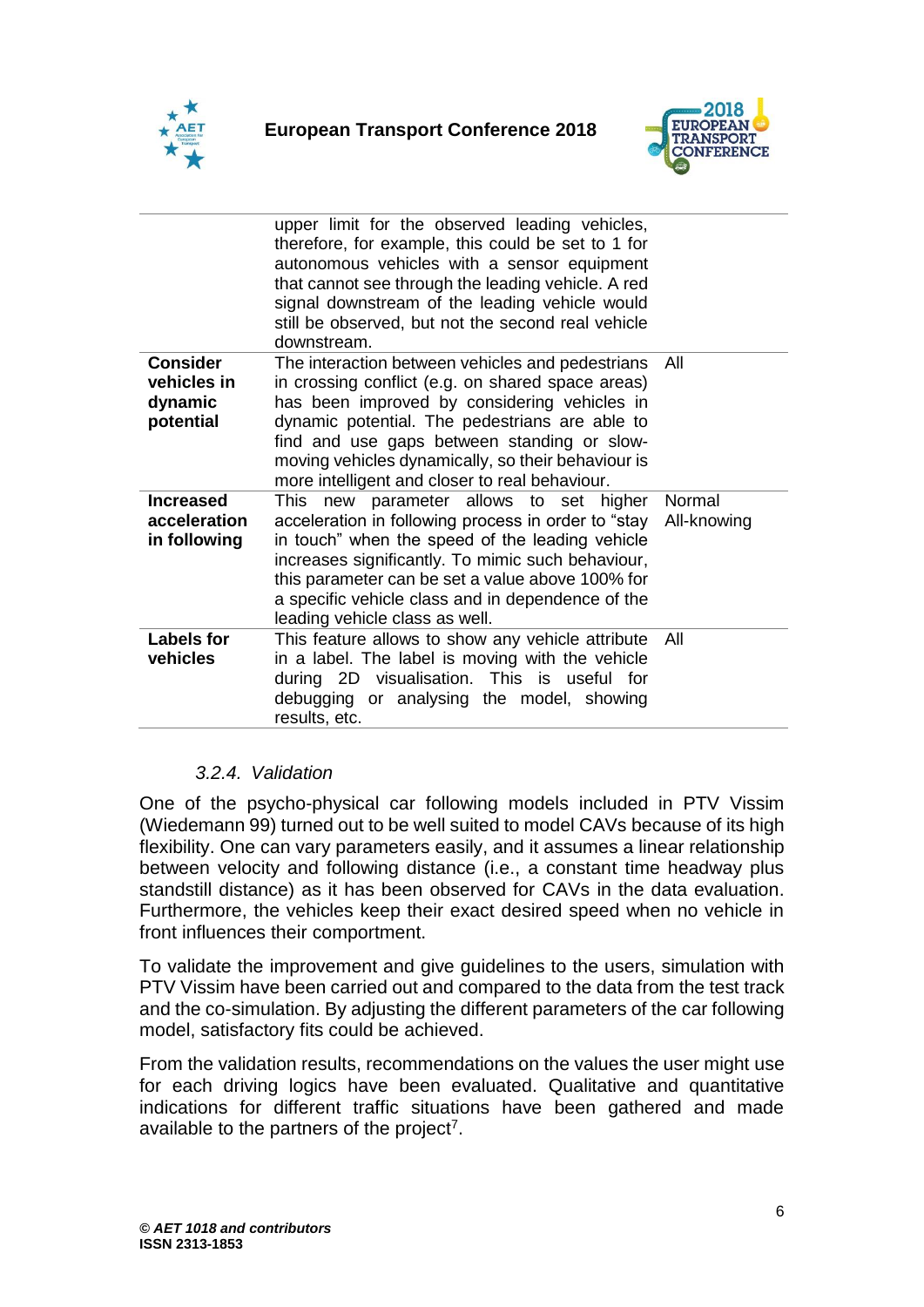



## **4. DEVELOPMENT OF THE IMPACT ASSESSMENT**

In general, CoEXist offers simulation and modelling solutions as well as assessment tools which should help local authorities quantifying the effects of the introduction of CAVs for specific road sites and boundary conditions. Thereby road authorities can evaluate whether a certain road site is AV-ready or whether any measures should be implemented to avoid negative impacts. The specification of the road site and the boundary conditions of the analysis is done by applying templates for describing the use case and its scenario (see [Figure 1\)](#page-6-0). The template for describing the use case includes information about the traffic environment of a specific road site, incorporated infrastructure, data, models, etc. For each use case to be analysed a scenario is specified. The scenario template allows describing further boundary conditions which are necessary to model and simulate the use case appropriately: the level of CAV introduction (including the capabilities of vehicles, their driving functions and driving logics), travel demands and assumptions concerning the travel behaviour adaptions of human drivers.



*Figure 1: Specification of road site to be analysed by use case and scenario templates*

<span id="page-6-0"></span>The use case and scenario description includes important information on the driving functions, conflict situation and penetration rate for applying the impact assessment.

The impact assessment and the respective tools developed within CoEXist will focus on the impacts of the introduction of CAVs on road safety, traffic performance and space efficiency. The respective project work is still in progress. As the authors of the present paper are mainly responsible for the part dealing with road safety, the following explanations focus on the safety aspects.

On the whole, partners of CoEXist are trying to develop methodologies which would allow a quantitative impact assessment as quantitative results from traffic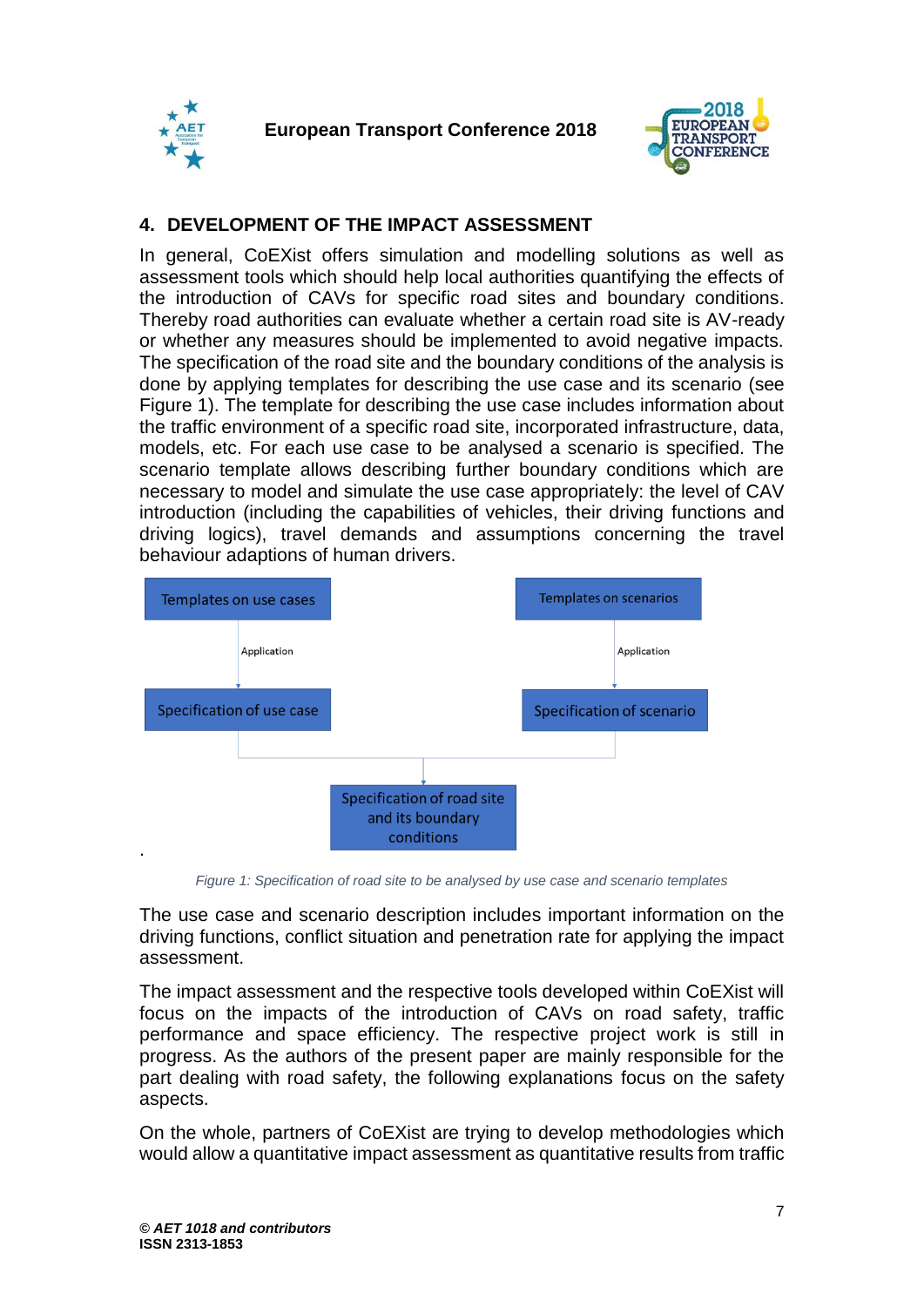



models and simulations are available. Referring to road safety, it turned out, that a quantitative assessment will not be possible for the following reasons:

The state of the art approach for quantifying safety impacts based on results of microscopic simulation is the so called surrogate safety assessment model (SSAM). It automatically identifies safety conflicts based on trajectory data of the simulation and calculates several indicators, so called surrogate safety measures, for each of the conflicts. Based on thresholds for surrogate safety measures or correlations between surrogate safety measures and accident indicators, it is then possible to quantify the accident situation for the analysed road site. As neither these thresholds nor the relations between surrogate safety measures and accident indicators are valid for CAVs, SSAM cannot be applied directly for the impact assessment developed in CoEXist.

Therefore, other approaches which are not based on results of microscopic simulation have been considered. The partners concluded that the data-based impact assessment of driving functions [RO18] which has mainly been worked out by the IKA institute of RWTH Aachen might be an appropriate basis for working out the safety related impact assessment within CoEXist. This IKAapproach focuses on the analysis of driving functions. Scenarios which are potentially affected by the respective driving function are identified. Afterwards the impact of the respective driving function on accidents (severity and number of accidents) of the respective scenarios are analysed by accident simulations. Finally, the impacts of each driving function are extrapolated on national level. This approach has recently been applied to Germany to assess the impacts of driving functions on German roads. The results of these studies will be published soon, hence not available for CoEXist.

Since assessing safety impacts quantitively is problematic, the project partners of CoEXist have been working on a qualitative assessment instead, following the general ideas of the IKA-approach but not going that much into detail (see [Figure 2\)](#page-8-0): Just like the IKA-approach [RO18], CoEXist also focusses on the driving functions and their impacts. Conflict situations incorporating boundary conditions such as road environment, road characteristics, type of accident, etc. which are potentially addressed by the driving functions are identified and a qualitative assessment of the impacts of each driving function on road safety has been carried out. The qualitative assessment is based on a scale classifying the impacts into two levels: safety improvement or no significant impact.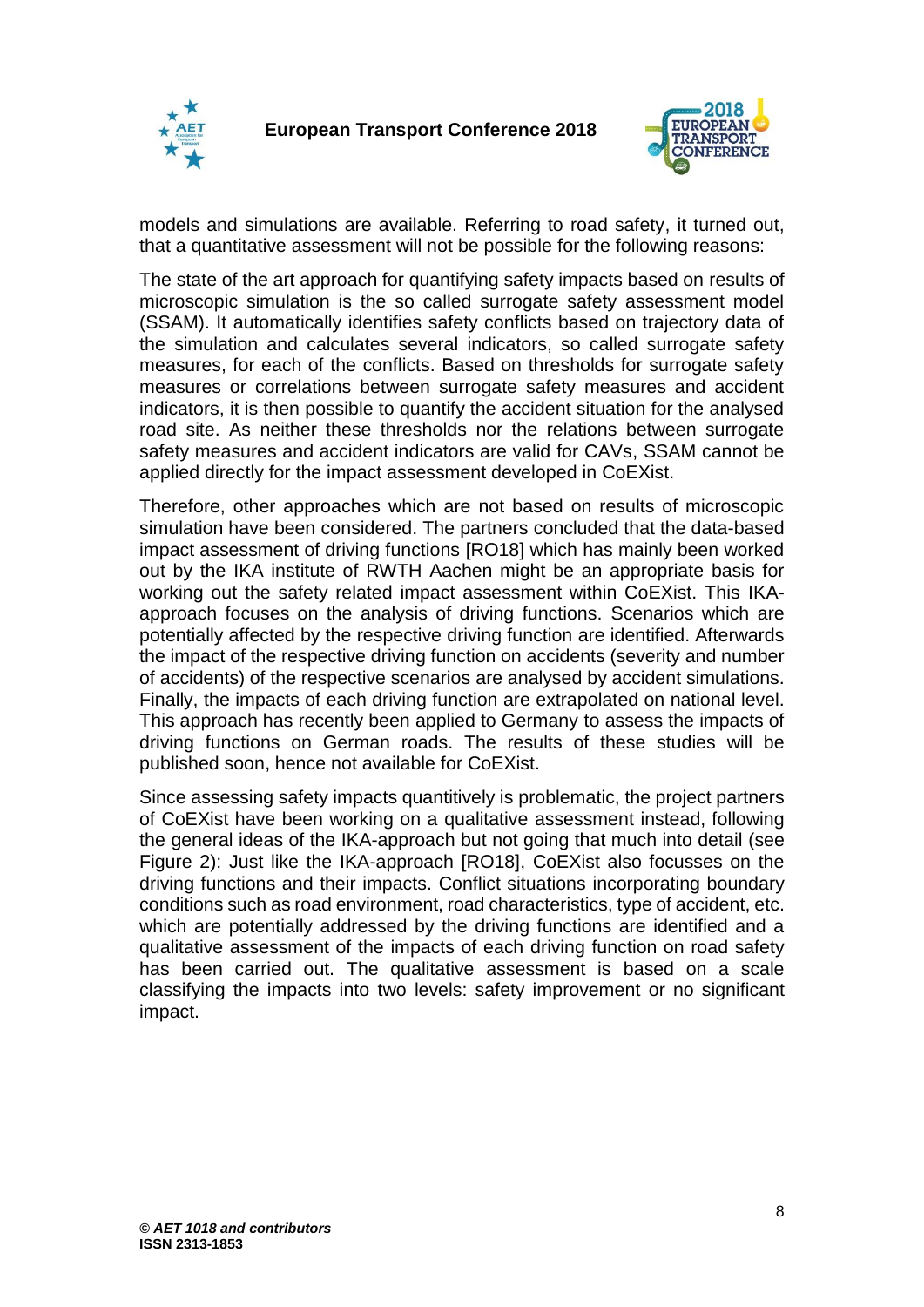

*Figure 2 Qualitative impact assessment for driving functions*

<span id="page-8-0"></span>This qualitative assessment focusses on the CAV and the question whether the driving function helps to avoid errors that lead to accidents. Just like the IKAapproach it is assumed that driving functions would not lead to a significant increase in accidents caused by the CAVs [RO17]. Therefore, the abovementioned scale does not comprise a level for deterioration of road safety.

The qualitative assessment described so far does not consider potential positive or negative safety impacts on the surrounding conventional vehicles which are not equipped with the respective driving function. To consider these effects which – especially in case of low penetration rates of CAV – might be the determining factor for the safety impacts of a driving function an overall function has been developed representing those effects.



<span id="page-8-1"></span>*Figure 3: Function of the penetration rate*

Although the function describing the impacts of the penetration rate is not defined in detail (see [Figure 3\)](#page-8-1) it covers the following aspects: The introduction of CAVs with low penetration rates would lead to higher uncertainty and a deterioration of human drivers' road safety because of unexpected behaviours of the CAVs. This assumption might become plausible if one thinks about CAVs following the all-knowing or rail safe driving logic: Their driving behaviour will differ widely from the one of conventional vehicles. Furthermore, it is assumed that human drivers would learn to adapt their own behaviour with increasing penetration rates to cope with the behaviour and driving manoeuvres of CAVs.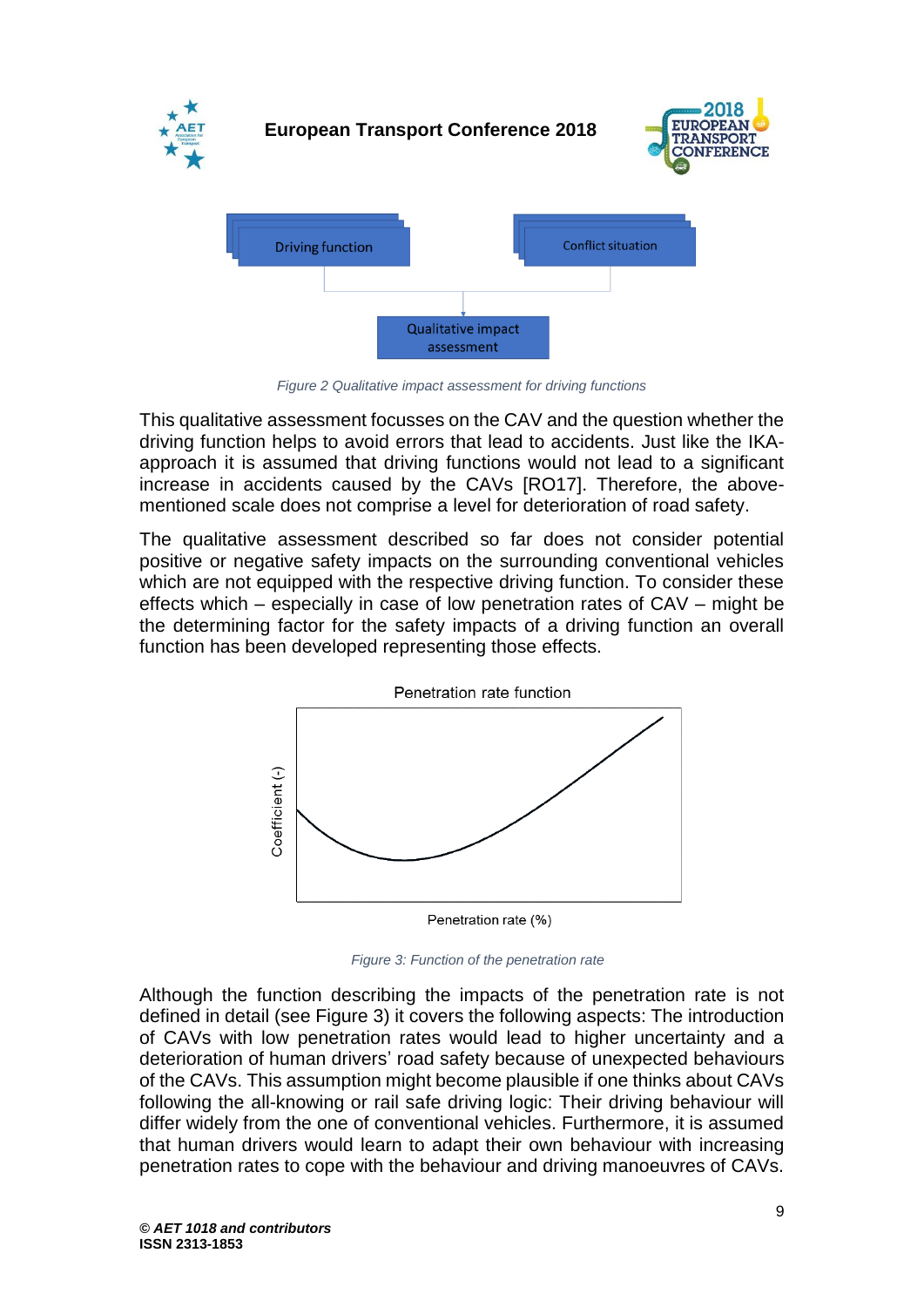



Therefore, it is assumed that road safety for conventional vehicles increases with increasing CAVs penetration rate. It is clear that the assumption here is strong and relies on the current vision one can have. Ways to validate this assumption are currently under discussion which means that modification could still take place. Furthermore, this function might be refined according to new knowledge gained over time.

By combining the evaluation of the driving functions and the penetration rate function for relevant conflict situations, a qualitative impact assessment is generated, giving an indication of the change in road safety one could expect.

# **5. THE USE CASES**

The tools developed during the project will be applied in four road authorities within the next two years. Each of them in two scenarios that are particularly relevant for them. An overview is shown in [Table 2](#page-9-0) below:

|                                       | Use Case                                                                                                                                                                                                                                                                                                                                         | <b>Modelling</b>      |
|---------------------------------------|--------------------------------------------------------------------------------------------------------------------------------------------------------------------------------------------------------------------------------------------------------------------------------------------------------------------------------------------------|-----------------------|
| City                                  |                                                                                                                                                                                                                                                                                                                                                  | approach <sup>8</sup> |
| Gothenburg,<br>Sweden                 | 1) Shared space: The effect of an automated<br>last mile service on the traffic will be studied in<br>areas with conventional traffic regulations but<br>dominated by large volume of pedestrians, i.e.<br>shared space.                                                                                                                         | Micro                 |
|                                       | 2) Accessibility during long-term construction<br>works: Estimation of the effect of different<br>measures that could be taken during long-term<br>construction work such as allowing CAVs to<br>cross the area on narrow temporary lanes while<br>conventional<br>would<br>be<br>diverted,<br>cars<br>bidirectional CAV traffic in tunnel, etc. | Macro                 |
| Helmond,<br>The<br><b>Netherlands</b> | 3) Signalised intersection including pedestrians<br>and cyclists: Exploration of how<br>traffic<br>optimisation in mix CAV and CV traffic can be<br>redistributed to pedestrians and cyclists in<br>terms of space and time.                                                                                                                     | Micro                 |
|                                       | 4) Transition from interurban highway to<br>arterial: In this use case the focus will be on<br>speeding problems on interurban highway to<br>arterial junction. In particular the influence of<br>CAV equipped with intelligent speed adaptation<br>on the traffic.                                                                              | Micro                 |

<span id="page-9-0"></span>*Table 2. Overview of the CoEXist use cases (adapted from [GY18])*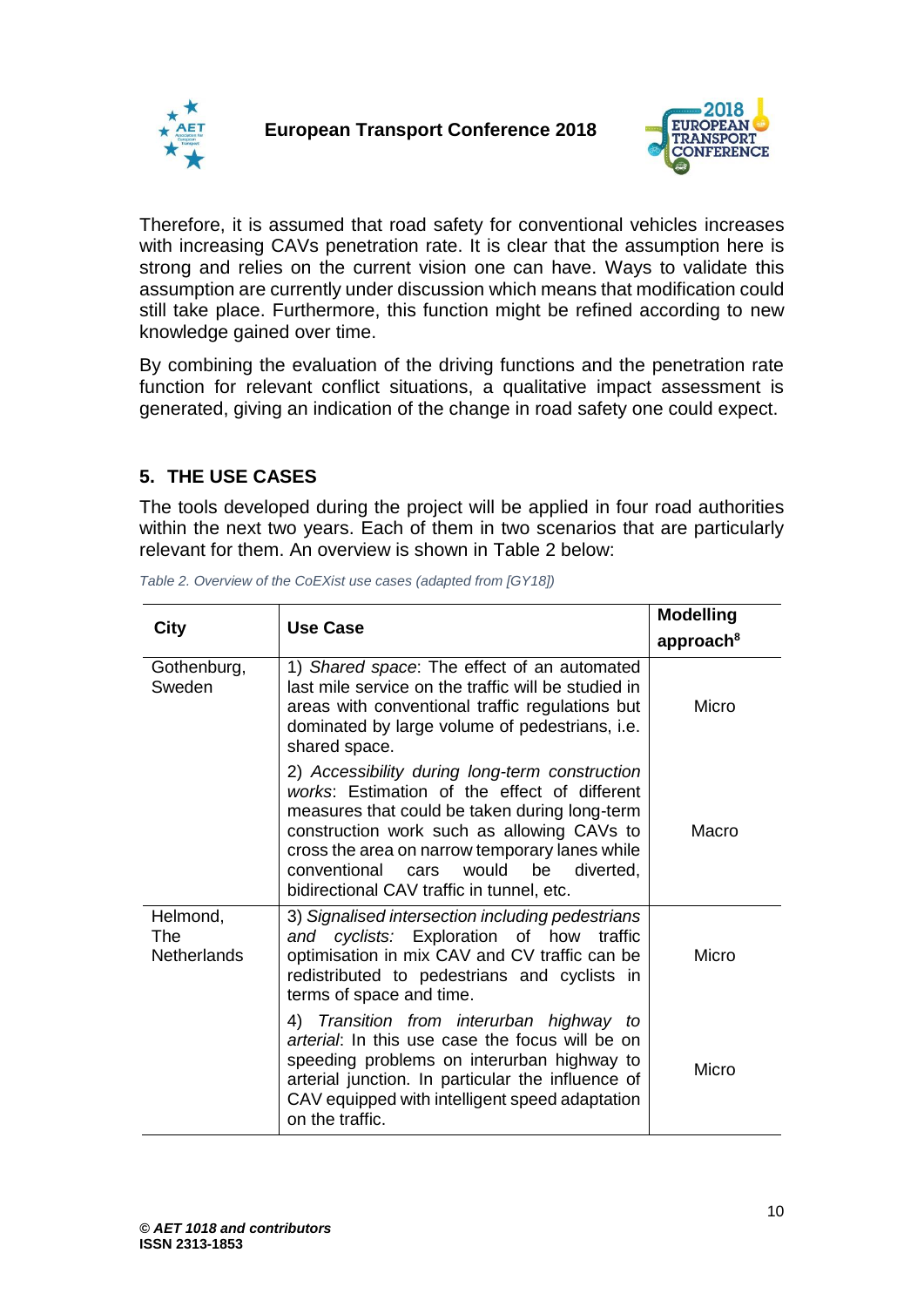



| Milton Keynes,<br>United<br>Kingdom | 5) Waiting and drop-off areas for passengers:<br>Evaluation of the impact of waiting and drop-off<br>areas for CAVs at the edge of the city centre<br>and restricted vehicle access to the city centre.                                | Micro |
|-------------------------------------|----------------------------------------------------------------------------------------------------------------------------------------------------------------------------------------------------------------------------------------|-------|
|                                     | Impact of AV deliveries and freights<br>6)<br><i>movements:</i> Extension of use case 5 focusing<br>on freight deliveries and pick-ups instead of<br>passenger drop off or pick-up.                                                    | Micro |
| Stuttgart,<br>Germany               | 7) Impacts of CAV on travel time and mode<br>choice on a network level: Investigation of how<br>the motorway capacity increase expected with<br>the introduction of CAV will impact travel time<br>and mode choice on a network level. | Macro |
|                                     | 8) Impact of driverless car- and ridesharing<br>services: Examination of the potentials of CAVs<br>for car- and ride-sharing services and their<br>impact on public transport and urban traffic<br>flow.                               | Macro |

## **6. CONCLUSION**

Within the H2020 CoEXist project significant progress has been made on microscopic simulation software and their capability for simulating CAVs and their interactions with conventional cars during the transition period in which both vehicles types will share the same infrastructure. As today there are still some knowledge gaps about which driving functions and driving behaviours future CAVs will have. PTV Vissim 11 allows to simulate their full range.

Furthermore, first steps towards safety impact assessments for CAVs have been made which allows considering specific local conditions. The impact assessment will be worked out in details within the next months.

In parallel, the transition phase will be also studied with the macroscopic modelling tool PTV Visum which will be further developed as well.

These tools will finally be applied to the above-mentioned use cases for deriving general recommendations for getting road infrastructure AV-ready.

### **AKNOWLEDGMENT**

The authors would like to thank all CoEXist partners and PTV colleagues for their valuable input and contribution, in particular: Adriano Alessandrini, Markus Friedrich, Johan Olstam, Fredrick Johansson, Syrus Gomari, Bernard Gyergyay, Jörg Sonnleitner, Verena Zeidler, Jochen Lohmiller, Lukas Kautzsch, Frank van den Bosch, Martijn Schut, Bart Heijke, Christo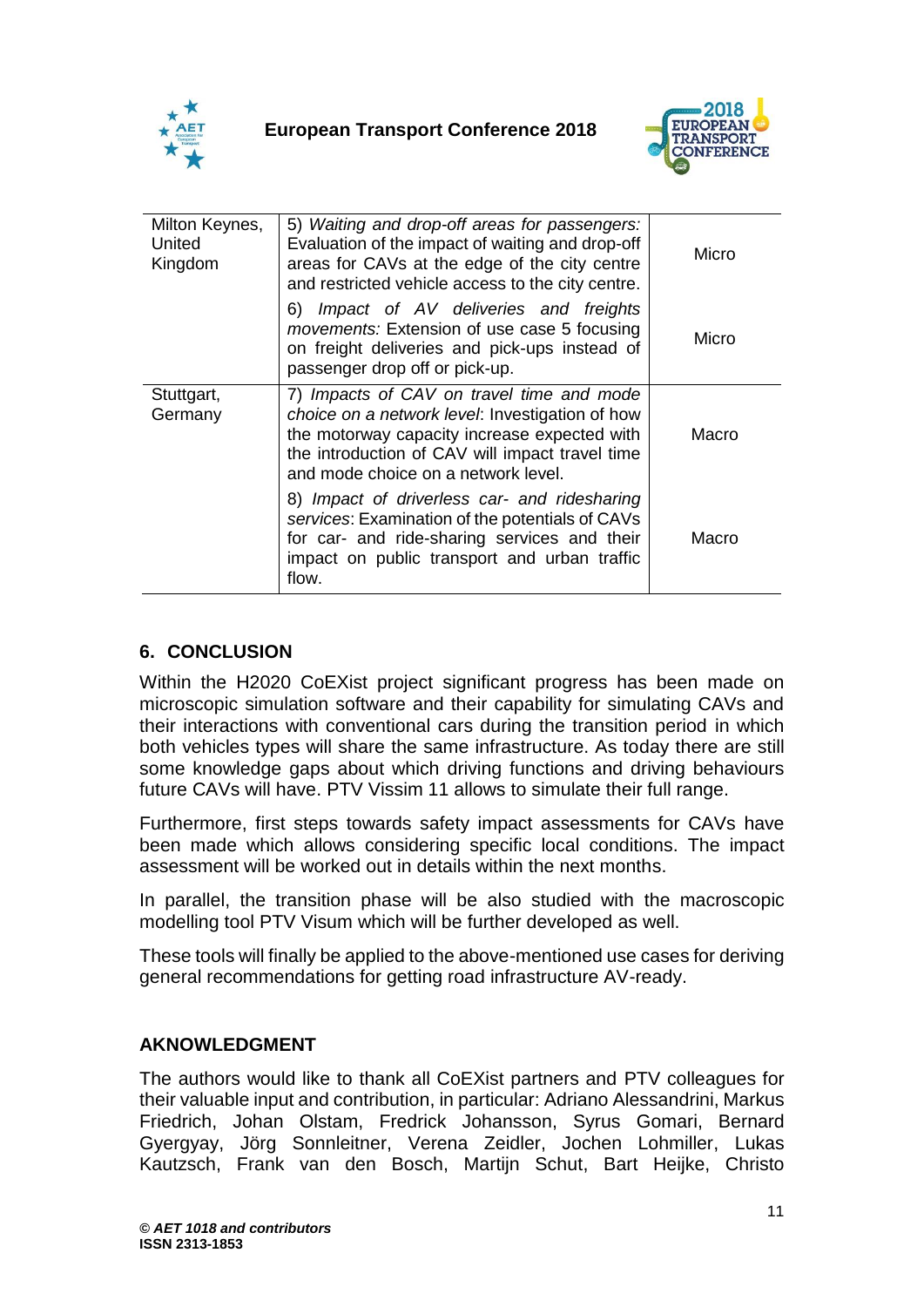



Ismyrloglou, Emi Matthews, Igor Passchier, Jeffrey van Etten, Farid Bekka, Steve Pechberti and Mohamed Rahal. This project has received funding from the European Research Council (ERC) under the European Union's Horizon 2020 research and innovation programme (grant agreement n° 723201).

# **REFERENCES**

[AL18] Alessandrini, A., Friedrich, M. and Sukennik, P. (2018*),* AV-ready traffic flow simulation – driving logic, CoEXist Internal document

[CO18] Deliverable D2.6, CoEXist

[GY18] Gyergyay, B., Gomari, S., Olstam, J., Johansson, F., Friedrich, M., Sonnleitner, J., Rupprecht, S. and Backhaus, W. (2018), Automation-ready framework for urban transport planning, *Proceedings of 7th Transport Research Arena* TRA 2018, April 16-19 2018, Vienna, Austria

[KA17] Kalra N. and Groves, D. G. (2017), RAND Model of Automated Vehicle Safety (MAVS), Model documentation, RAND Corporation, Santa Monica, California.

[RO17] Rösener, C.; Sauerbier, J., Zlocki, A. et al. (2017): Potentieller gesellschaftlicher Nutzen durchzunehmende Fahrzeugautomatisierung. Kurzfassung und Kurzbericht, Aachen.

[RO18] Rösener, C., Sauerbier, J., Zlocki, A., Eckstein, L. (2018) Datenbasierte Analyse der Wirksamkeit automatisierter Fahrfunktionen im Mischverkehr, *AAET Automatisiertes & Vernetztes Fahren* 14-15.03.2018, Braunschweig, **Germany** 

[SA14] [https://www.sae.org/standards/content/j3016\\_201401](https://www.sae.org/standards/content/j3016_201401)

[SH12] Shladover, S. E., Su, D., Lu, X.-Y. (2012) Impacts of Cooperative Adaptive Cruise Control on Freeway Traffic Flow, *TRB Annual Meeting*, Washington D.C. Jan. 22-26, 2012

[SI15] Sivak, M.; Schoettle, B. (2015) Road Safety with Self-driving Vehicles: General Limitations and Road Sharing with Conventional Vehicles, University of Michigan, Transportation Research Institute, 2015

[WI74] Wiedemann, R. (1974) Simulation des Straßenverkehrsflusses. Technical report 8, Institut für Verkehrswesen, University of Karlsruhe, Germany.

[ZE18] Zeidler, V. (2018), Evaluierung und Weiterentwickung der Simulation autonomen Fahrverhaltens mit der Software PTV Vissim, Master Thesis, Institut für Verkehrswesen, Karlsruhe Institute of Technology, Germany